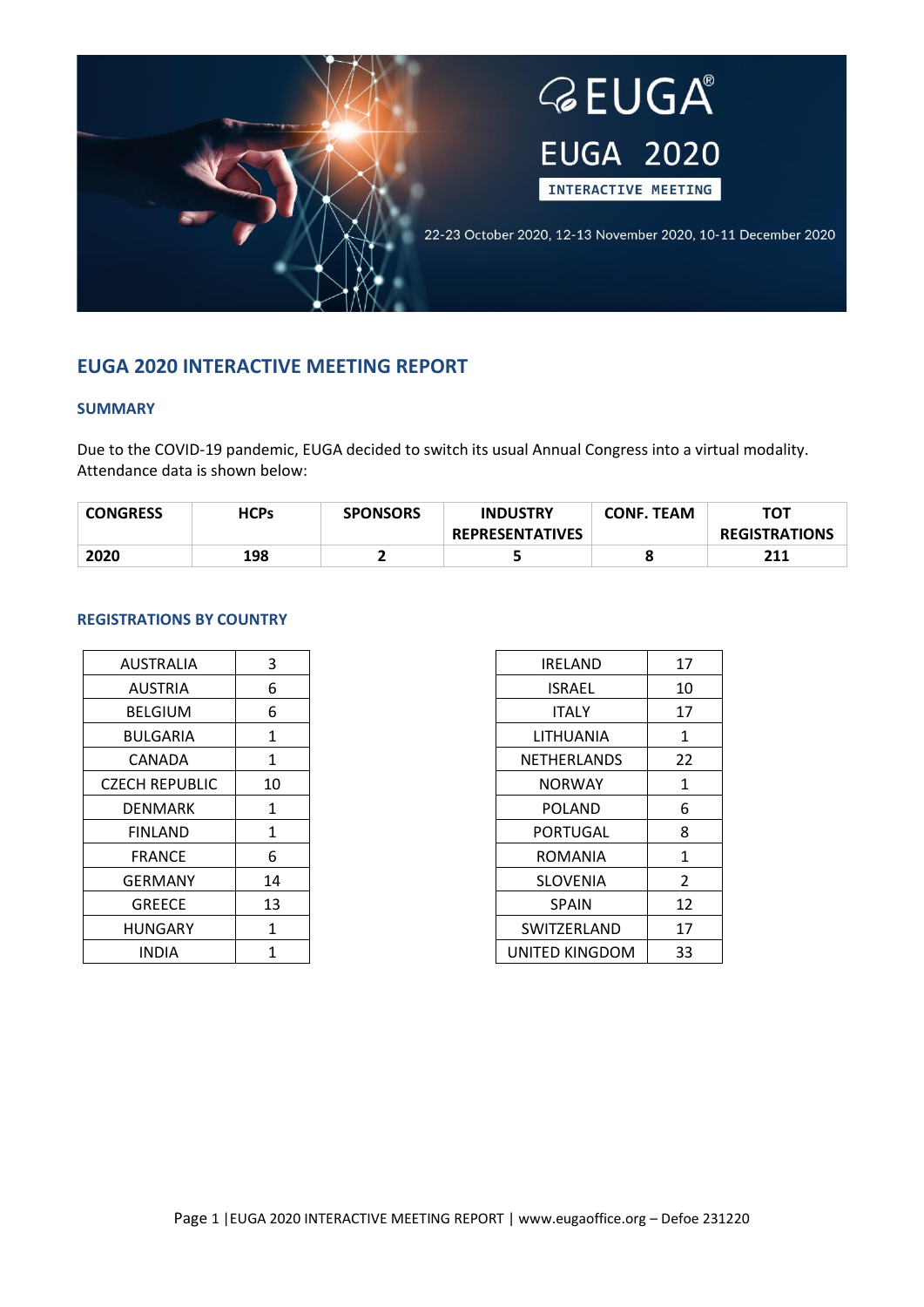

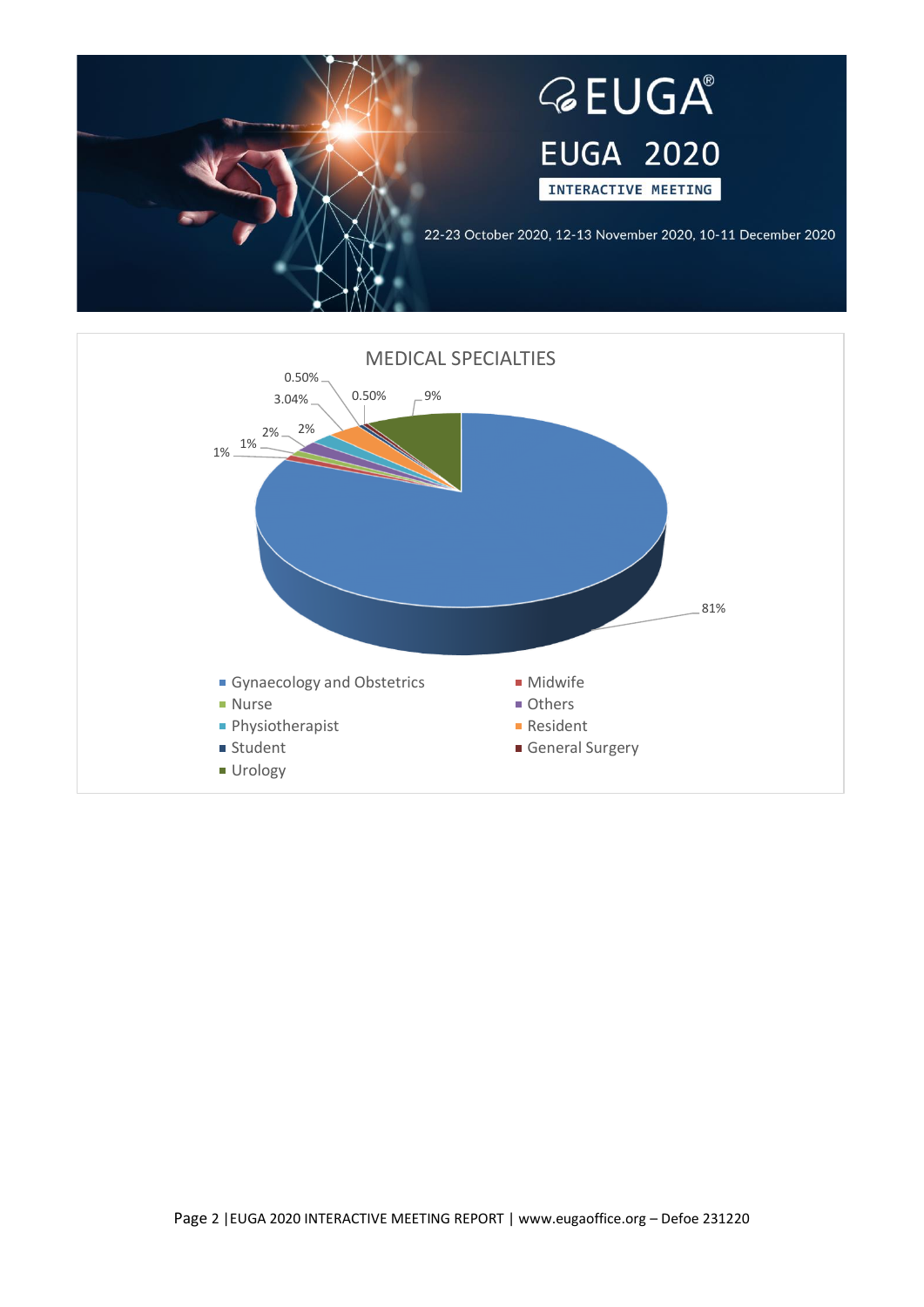

**SPONSOR & EXHIBITORS**





## **SUMMARY OF THE EVALUATION FORMS AND COMMENTS FROM PARTICIPANTS**

SUMMARY OF THE EVALUATION FORMS AND COMMENTS FROM PARTICIPANTS

Number of examined evaluation questionnaires: 150.

The evaluation forms generally illustrate how participants have had their expectations fulfilled by EUGA Congress, even in the new online asset.

The event resulted more engaging than expected with a good number of individual registrations.

#### EUGA 2020 INTERACTIVE MEETING | EVALUATION FORMS -



Page 3 |EUGA 2020 INTERACTIVE MEETING REPORT | www.eugaoffice.org – Defoe 231220